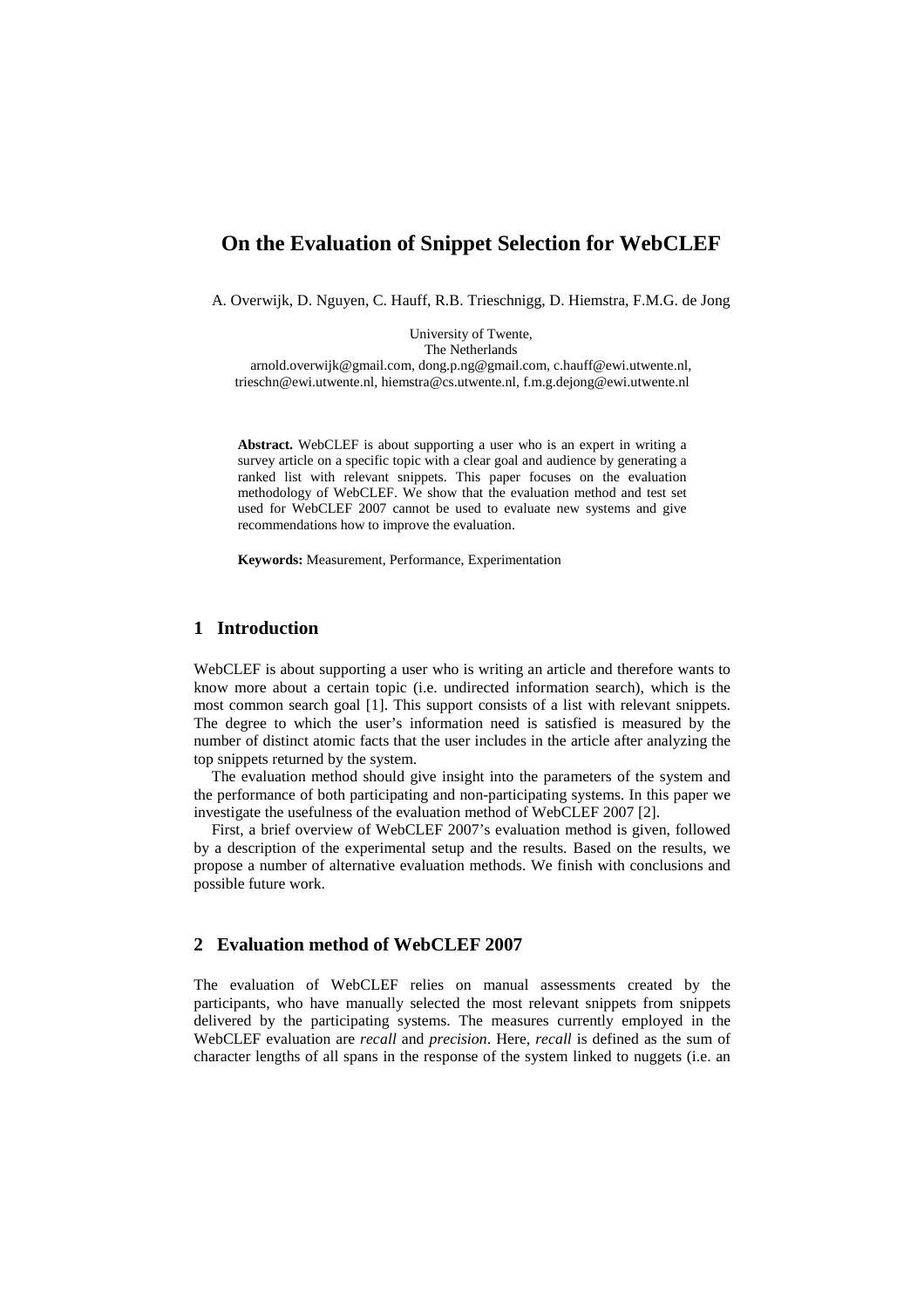aspect the user includes in his article), divided by the total sum of span lengths in the responses for a topic in all submitted runs. *Precision* is defined as the number of characters that belong to at least one span linked to a nugget, divided by the total character length of the system's response. More details about these measures as well as the data provided by WebCLEF can be found in the overview paper [2].

#### **3 Experimental setup**

We investigate the evaluation method by creating several experimental systems. The general idea of our experiment is that if we can reason that a system is worse, almost equal or better than another system, this should also be reflected in the performance indicated by the evaluation method. As a baseline we use last year's best performing system,  $S<sub>base</sub>$  [3]. We create three experimental systems that we argue to perform *worse*, *very similar* and *better* than this baseline, named S<sub>worse</sub>, S<sub>similar</sub> and S<sub>better</sub> respectively.

Sworse performs no sophisticated snippet selection. It simply delivers the snippets (i.e. paragraphs as in  $S_{base}$ ) in order of occurrence; the first snippet is the first paragraph of the first document, etc. Therefore this system does much less than  $S_{base}$ , which orders snippets by relevance, removes redundant snippets, etc.

 $S_{\text{similar}}$  gives almost identical output as  $S_{\text{base}}$ : it removes the last word of every snippet in the output of  $S_{base}$ . The amount of information returned to the user is almost the same when a snippet lacks only the last word, since the average length of a snippet is over 40 words. Obviously,  $S_{\text{similar}}$  is not a realistic system but since it almost returns the same output as  $S<sub>base</sub>$ , we argue that the evaluation metrics should return similar performance scores.

Initial experiments showed that Sbase, performing best last year, actually contained a small programming error: only half of the intended stop word list was removed during a preprocessing step. Since it is not certain that the removal of the error leads to a better performing system, we compared  $S_{base}$  to two other systems, a system that filters all stop words and one that does not filter any stop words at all. One of these systems should perform better, whether filtering stop words is a good approach or not.

### **4 Results & Discussion**

The measured performance of the evaluated systems are given in table 1.

**Table 1.** Performance of the experimental systems compared to the baseline.

| <b>System</b>                         | <b>Precision</b> | <b>Recall</b> | Rank |
|---------------------------------------|------------------|---------------|------|
| $\mathrm{S}_\mathrm{base}$            | 0.2018           | 0.2561        |      |
| $S_{\text{worse}}$                    | 0.0536           | 0.0680        |      |
| $S_{\text{similar}}$                  | 0.0597           | 0.0758        |      |
| $S_{better - filtering stop words}$   | 0.1328           | 0.1685        |      |
| $S_{better - not filtering supports}$ | 0.1087           | 0.1380        |      |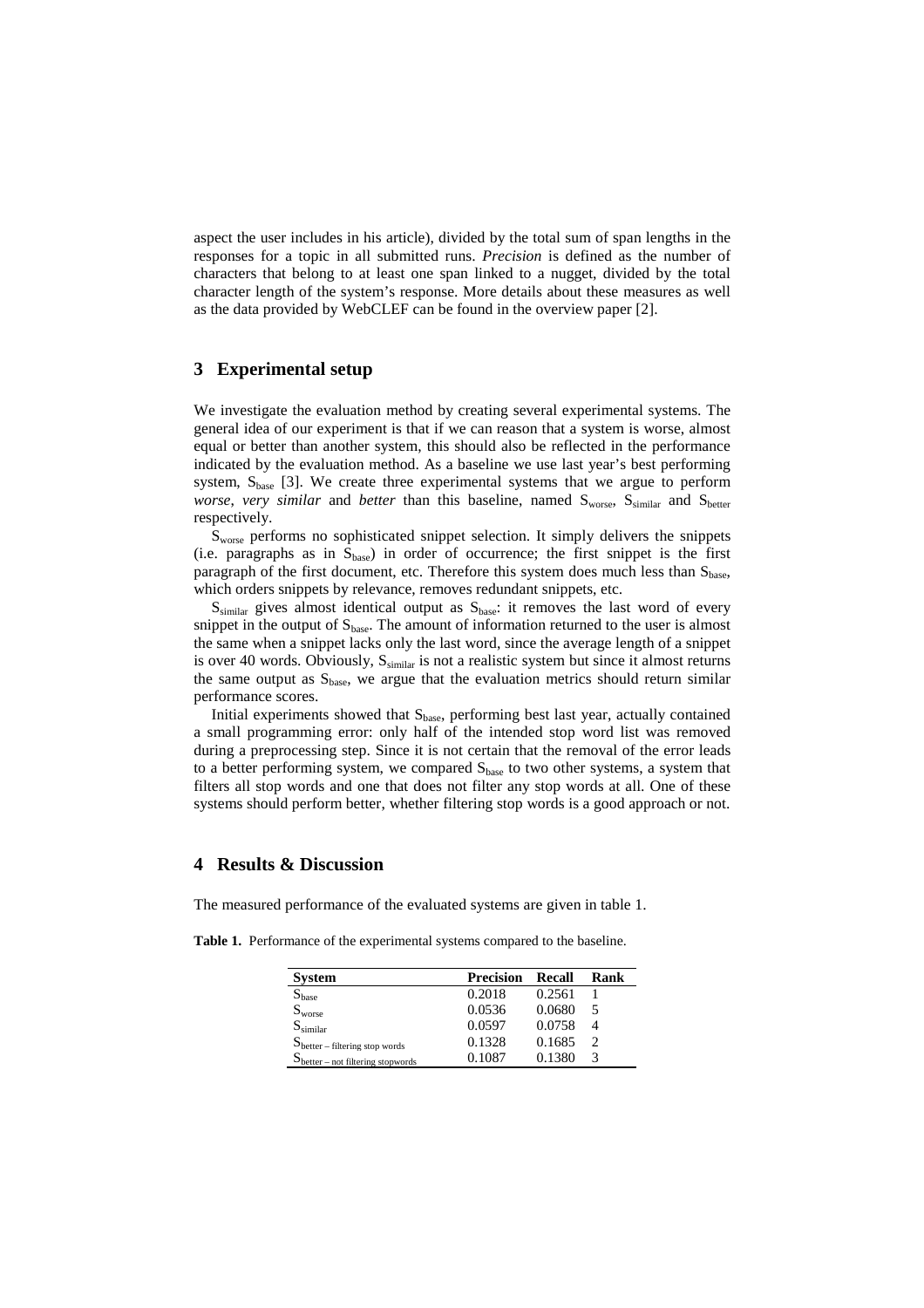It is notable that the metric indicates that all systems perform worse than the baseline. Only  $S_{\text{worse}}$  meets our expectations; however, a more in dept analysis of the results tells us that simply returning the snippets in order of their occurrence results in the same performance as the baseline for six (i.e. topic 17, 18, 21, 23, 25, 26) out of thirty topics (20%). Moreover, the metric shows only a small performance difference between  $S_{\text{worse}}$  and  $S_{\text{similar}}$ . These results indicate that the available relevance judgments in combination with the evaluation methodology cannot be used to evaluate new systems.

An important problem of the evaluation metric is its strictness. According to the evaluation script a snippet from the manual assessments should exactly occur in the output of the system, otherwise there is no match at all. This explains why  $S_{\text{similar}}$  has much lower performance scores. A slight change to the output of a perfect system results in a strong decrease of the measured performance.

Additionally, the pool of snippets to create relevance judgments was not very large, since there were only three participating systems. There might be snippets that are relevant to the user, but which are not delivered by one of the participants, resulting in incomplete relevance judgments. Such a setup gives a disadvantage to nonparticipating systems, since they might deliver such a snippet. This in combination with the strictness of the evaluation explains why  $S<sub>better</sub>$  has lower performance scores. Notice that according to the evaluation metric, filtering only half of the intended stop word list performs better than filtering all stop words as well as not filtering any stop words at all. Again, the evaluation metric does not reflect the quality of the systems in its scores.

Furthermore, we noticed that some of the relevance judgments were not carefully created, which might influence the evaluation of new systems. For example some topics only contain non-relevant snippets (e.g. topic 14) and other topics do not contain any snippets at all (e.g. topic 12), which automatically results in a precision and recall value of zero. In topic 14 for example the user wants to find out if there are any blog search engines in Europe that are not subsidiaries of the big three search engines (Google, Yahoo! and Microsoft). Here the assessments file contains snippets like "blog search engines are hardly usable so far", which is not relevant to the user at all. This in combination with the strictness problem explains why the evaluation metric indicates that  $S_{\text{worse}}$  performs almost the same as  $S_{\text{similar}}$ . To be more precise,  $S<sub>base</sub>$  provided for six topics exactly the same output as  $S<sub>worse</sub>$ . Due to an error in the ranking algorithm no ranking could be determined for some topics and snippets were delivered in order of occurrence.

The pool problem can be solved with a larger number of participants. The problem with the manual assessments can also be solved with some effort, namely with multiple assessors per topic, which is already done in some other tracks (e.g. [4]). Unfortunately the strictness problem is not as easily solved, since the same information can be represented in several ways. The TREC QA task also has to deal with this problem [4]. However there are some existing evaluation methods that are less strict by calculating the amount of overlap.

One of them that is close to the current one, and therefore a reasonable solution, is already used in XML Retrieval [5]. In this approach the systems provide the offsets (i.e. the start and end of a passage in the document) of the delivered snippets from